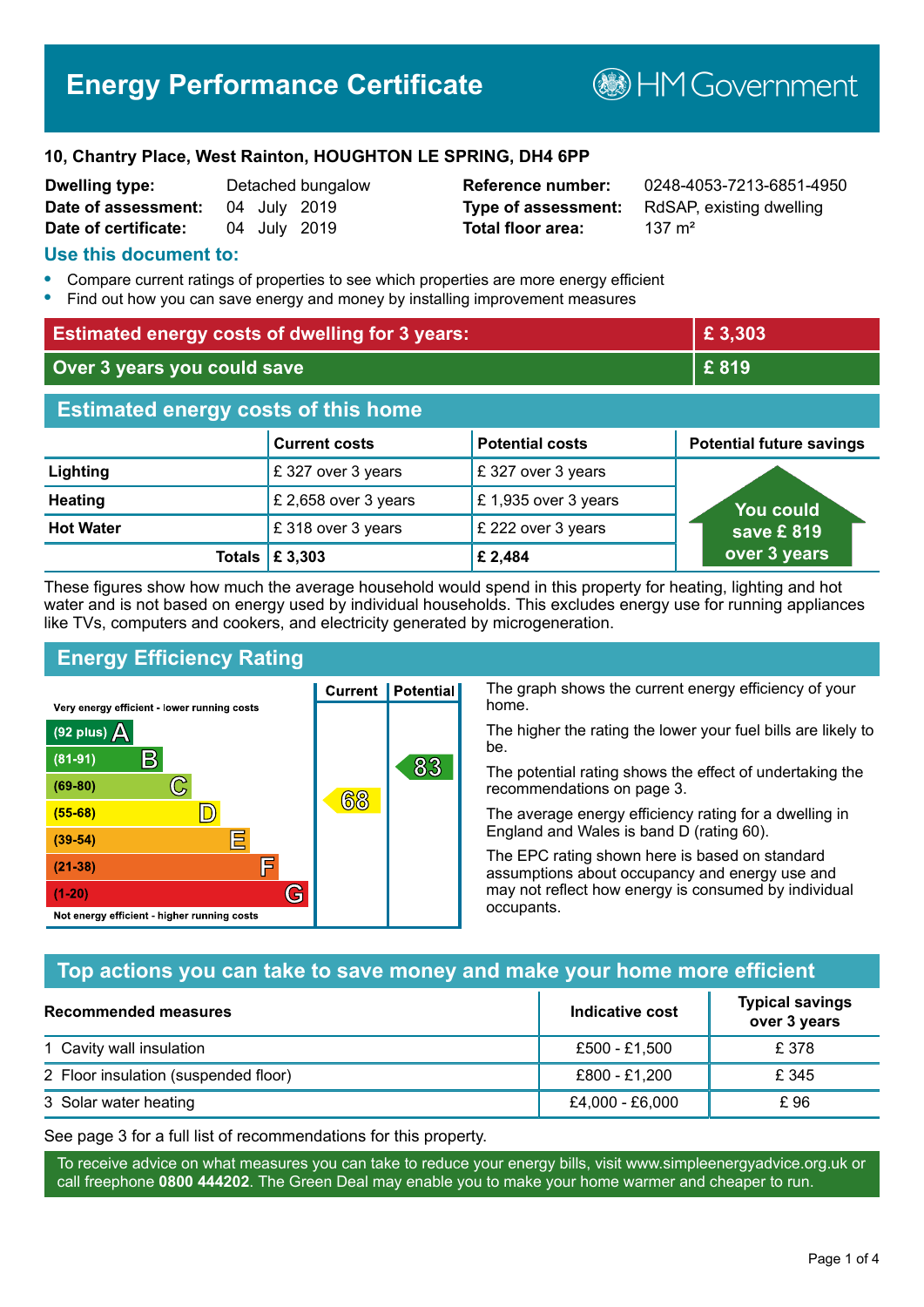#### 04 July 2019 RRN: 0248-4053-7213-6851-4950

**Energy Performance Certificate**

# **Summary of this home's energy performance related features**

| <b>Element</b>        | <b>Description</b>                                  | <b>Energy Efficiency</b> |
|-----------------------|-----------------------------------------------------|--------------------------|
| Walls                 | Cavity wall, as built, partial insulation (assumed) | ★★★☆☆                    |
| Roof                  | Pitched, 300 mm loft insulation                     | *****                    |
| Floor                 | Suspended, no insulation (assumed)                  |                          |
| Windows               | Fully double glazed                                 | ★★★☆☆                    |
| Main heating          | Boiler and radiators, mains gas                     | ★★★★☆                    |
| Main heating controls | Programmer, room thermostat and TRVs                | ★★★★☆                    |
| Secondary heating     | None                                                |                          |
| Hot water             | From main system                                    | ★★★★☆                    |
| Lighting              | Low energy lighting in 76% of fixed outlets         | ****                     |

Current primary energy use per square metre of floor area: 216 kWh/m² per year

The assessment does not take into consideration the physical condition of any element. 'Assumed' means that the insulation could not be inspected and an assumption has been made in the methodology based on age and type of construction.

See addendum on the last page relating to items in the table above.

#### **Low and zero carbon energy sources**

Low and zero carbon energy sources are sources of energy that release either very little or no carbon dioxide into the atmosphere when they are used. Installing these sources may help reduce energy bills as well as cutting carbon. There are none provided for this home.

## **Your home's heat demand**

For most homes, the vast majority of energy costs derive from heating the home. Where applicable, this table shows the energy that could be saved in this property by insulating the loft and walls, based on typical energy use (shown within brackets as it is a reduction in energy use).

| <b>Heat demand</b>           | <b>Existing dwelling</b> | Impact of loft<br>insulation | Impact of cavity<br>wall insulation | Impact of solid<br>wall insulation |
|------------------------------|--------------------------|------------------------------|-------------------------------------|------------------------------------|
| Space heating (kWh per year) | 17.555                   | N/A                          | (2,868)                             | N/A                                |
| Water heating (kWh per year) | 2,312                    |                              |                                     |                                    |

You could receive Renewable Heat Incentive (RHI) payments and help reduce carbon emissions by replacing your existing heating system with one that generates renewable heat, subject to meeting minimum energy efficiency requirements. The estimated energy required for space and water heating will form the basis of the payments. For more information, search for the domestic RHI on the www.gov.uk website.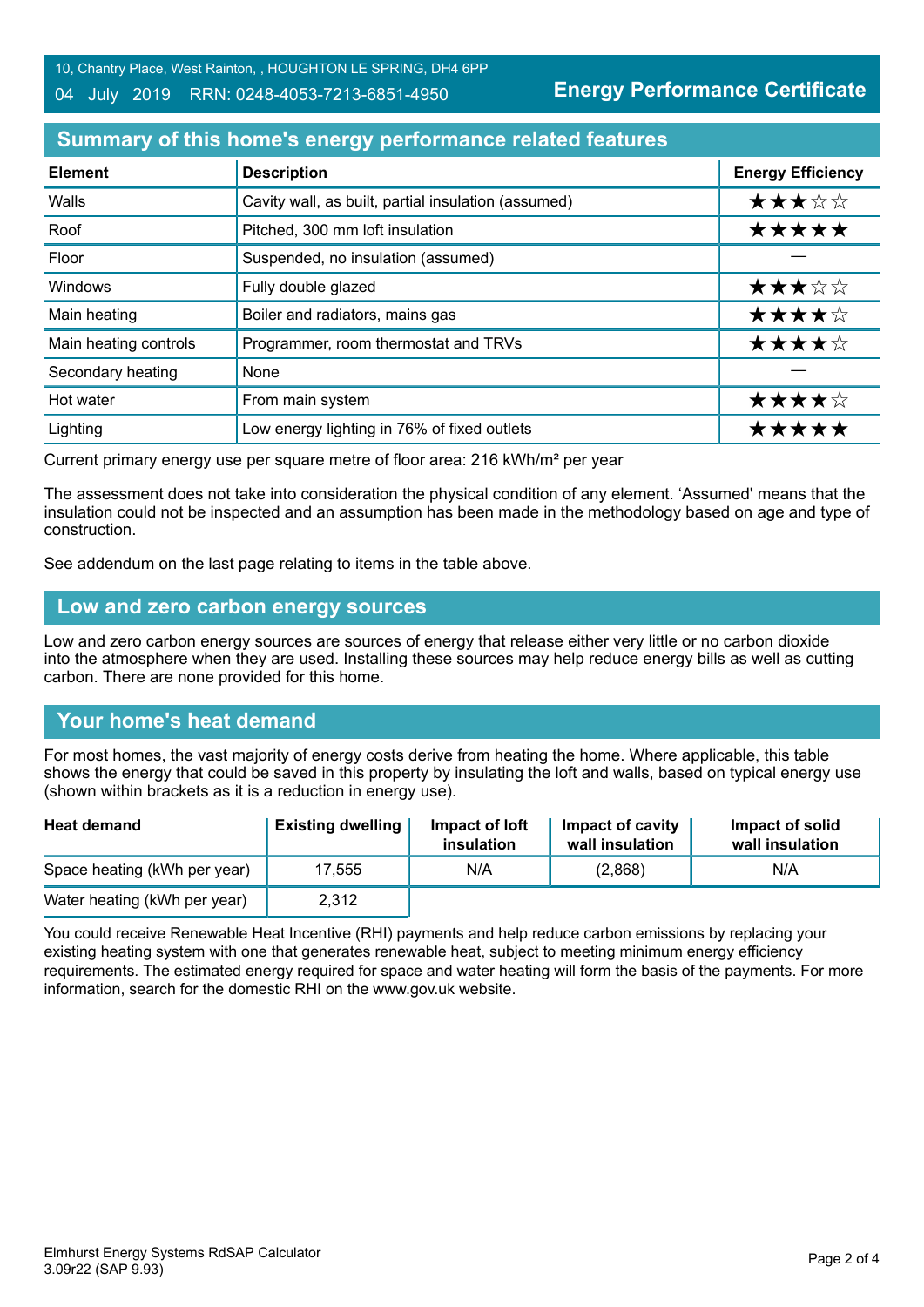#### 04 July 2019 RRN: 0248-4053-7213-6851-4950

#### **Recommendations**

The measures below will improve the energy performance of your dwelling. The performance ratings after improvements listed below are cumulative; that is, they assume the improvements have been installed in the order that they appear in the table. To receive advice on what measures you can take to reduce your energy bills, visit www.simpleenergyadvice.org.uk or call freephone 0800 444202. Before installing measures, you should make sure you have secured the appropriate permissions, where necessary. Such permissions might include permission from your landlord (if you are a tenant) or approval under Building Regulations for certain types of work.

| <b>Recommended measures</b>        | <b>Indicative cost</b> | <b>Typical savings</b><br>per year | <b>Rating after</b><br>improvement |
|------------------------------------|------------------------|------------------------------------|------------------------------------|
| Cavity wall insulation             | £500 - £1,500          | £126                               | C72                                |
| Floor insulation (suspended floor) | £800 - £1,200          | £115                               | C75                                |
| Solar water heating                | £4,000 - £6,000        | £32                                | C76                                |
| Solar photovoltaic panels, 2.5 kWp | £3,500 - £5,500        | £ 303                              | <b>B83</b>                         |

#### **Alternative measures**

There are alternative measures below which you could also consider for your home.

**•** External insulation with cavity wall insulation

## **Financial Support and the Green Deal**

Green Deal Finance allows you to pay for some of the cost of your improvements in instalments under a Green Deal Plan (note that this is a credit agreement, but with instalments being added to the electricity bill for the property). The availability of a Green Deal Plan will depend upon your financial circumstances. There is a limit to how much Green Deal Finance can be used, which is determined by how much energy the improvements are estimated to **save** for a 'typical household'.

You may also be able to obtain support towards repairs or replacements of heating systems and/or basic insulation measures under the ECO scheme, provided that you are in receipt of qualifying benefits or tax credits. To learn more about this scheme and the rules about eligibility, visit www.simpleenergyadvice.org.uk or call freephone **0800 444202** for England and Wales.